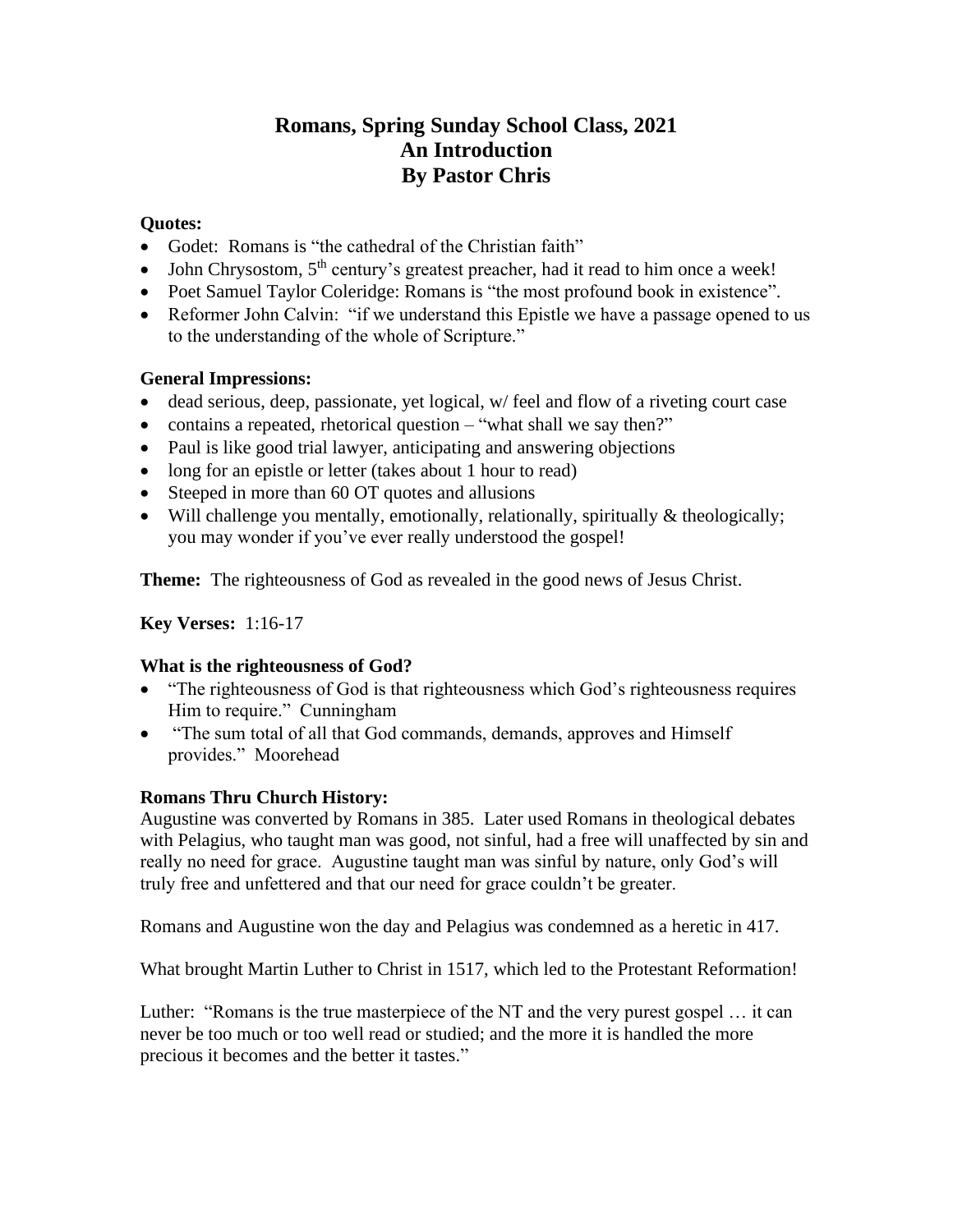The New Geneva Study Bible says, "From its vantage point "the whole landscape of the Bible is open to view, and the relation of the parts to the whole becomes plain."

John Wesley came to assured faith through the impact of Romans.

Charles Spurgeon was anchored in Romans, preaching over 130 messages from its text.

**Author:** Paul, uniquely saved, called, equipped and gifted to be the apostle to the Gentiles; Giant intellect, passionate, God-centered soul and shepherd's heart. Trained in Jewish faith, Greek culture and Roman ways. Moses of the NT. He was zealous, intense, passionate … full speed ahead sort of person.

# **Paul's BIO: (1-68)**

- Jew, of tribe of Benjamin strong Jewish heritage, kept law, many trips to Jerusalem; wealthy, elite family; one sister we know of
- Born a Roman citizen 4 or 5 years after Christ in Tarsus, modern day Turkey, a commercial and intellectual center
- Education:
	- o Began studying Scripture at 5 in synagogue school, legal traditions at 10
	- o At 13 off to Jerusalem to study under the celebrated rabbi Gamaliel
	- o Trained in tent-making
- Like his father, a Pharisee, strictest Jewish sect; on the fast track to superstardom among the Pharisees
- Man of the City, used city illustrations, sports metaphors, allusions to law courts and market place; could share Christ well in both synagogue or the marketplace; spent most of his time in major cities of Tarsus, Jerusalem, Corinth, Ephesus and Rome.

His Jewish name was Saul ("asked for"); His Greek/Roman name was Paul ("little")

About 35 AD miraculously converted; became greatest missionary in Christian history. Conducted three missionary journeys thru much of the Mediterranean world, tirelessly preaching the gospel, planting churches, shepherding the sheep and fighting heresy.

In  $\sim$  57 AD he visited impoverished Jewish Christians in Jerusalem with a love offering from the Gentile churches; was falsely accused of bringing a Gentile into the temple, arrested, beaten. Two years in custody, finally forced to appeal to Caesar. After a life-threatening trip at sea, including 2 weeks in a storm and a shipwreck, Paul reached Rome. Under house arrest for a while where he could speak freely, later released, rearrested and suffered martyrdom at Rome around AD 67-68, 10 years after writing Romans.

He penned 13 books of the NT – Romans, I and II Corinth., Gal, Eph., Phil. Col, I and II Thess, I and II Tim., Titus and Philemon.